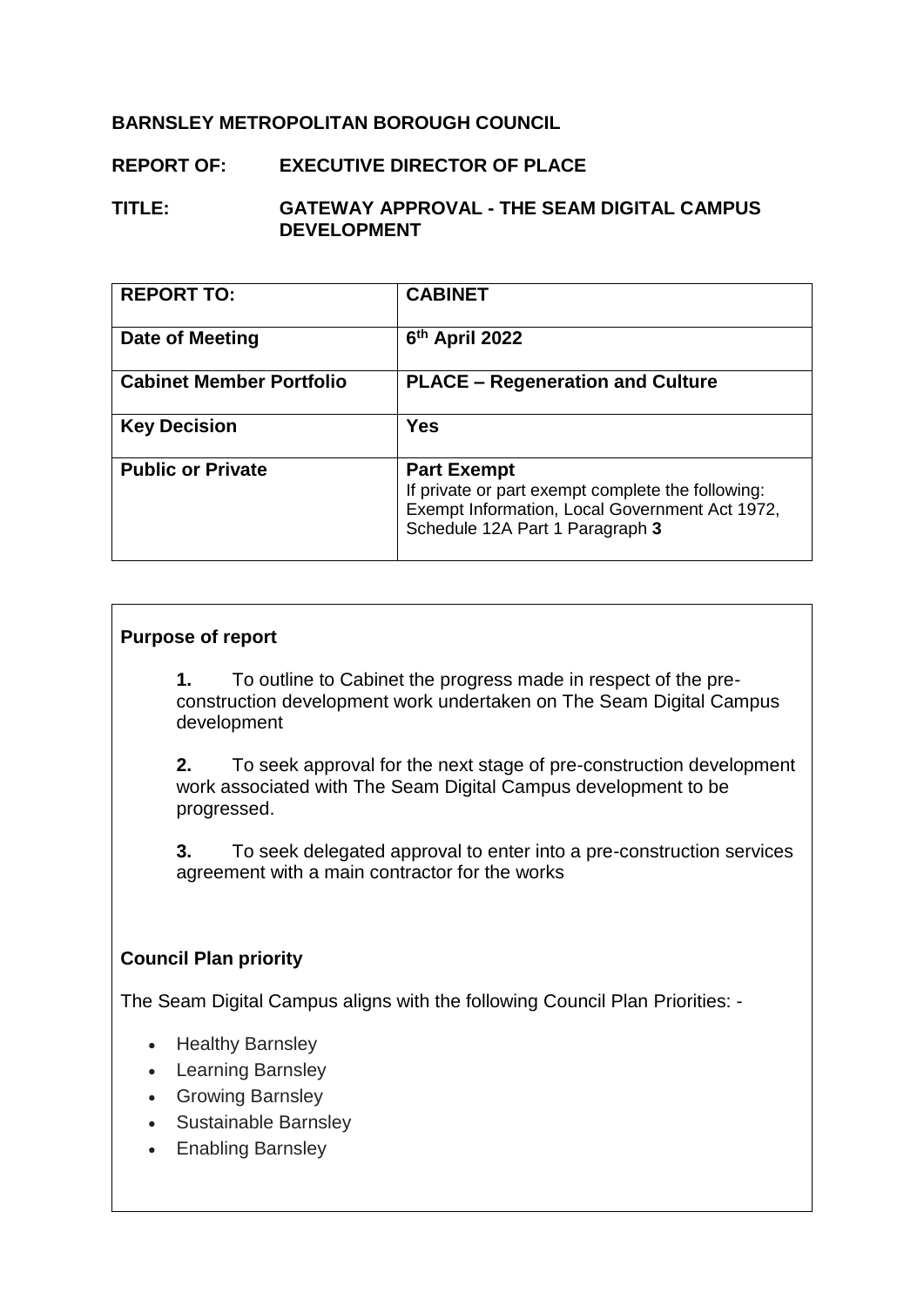### **Recommendations**

That Cabinet:-

- **1. Cabinet note the progress of design development for the Public Realm, Multi Storey Car Park, (MSCP), Active Travel Hub and site infrastructure to RIBA stage 2 and associated cost plan.**
- **2. Cabinet approve the continued appointment of the existing Project Management Design Team and Development Manager Including associated fees to enable further design development to RIBA 3 stage, submission of planning application, development of procurement documentation for the PCSA and subsequent build contract, including support through to RIBA 4 gateway.**
- **3. Cabinet approve the procurement strategy to appoint a main works contractor under a Pre-Construction Services Agreement, to manage and further develop the design to RIBA 4 for the site infrastructure, Public Realm, MSCP and Active Travel Hub.**
- **4. Cabinet note the market engagement progress on plots 1 and 2 with plans to bring forward residential development on phase One and approve the delivery of procurement exercise to identify a preferred housing developer. The final appointment of a residential developer will be subject to a further cabinet report.**
- **5. Cabinet approves the release of a further £1.672 in 'at risk' funding from the overall programme budget to support i) ongoing programme management costs and ii) scheme development up RIBA Stage 4.**
- **6. Approve the assignment of £4.68m, to be identified from a review of the existing capital programme, in order to bridge the current budget 'gap' required to enable the delivery of Phase 1 of the Seam.**
- **7. Cabinet to receive a further report containing detailed cost plan information following completion of RIBA Stage 4 activities.**
- **8. Cabinet note that a further report will be presented following the completion of the procurement exercises set out at 3 and 4 above, to inform cabinet of the final costs based on detailed RIBA 4 design and to seek approval for the appointment of the construction contractor to undertake the construction phase.**
- **9. Executive Director of Core Services be authorised to instruct external solicitors to develop a Pre-Construction Services Agreement, Building Contract for Phase One and a Development Agreement for residential development on plots 1 and 2.**
- 10.**The Executive Director of Place and Service Director Finance, in consultation with the Cabinet Spokesperson for Place and the Cabinet**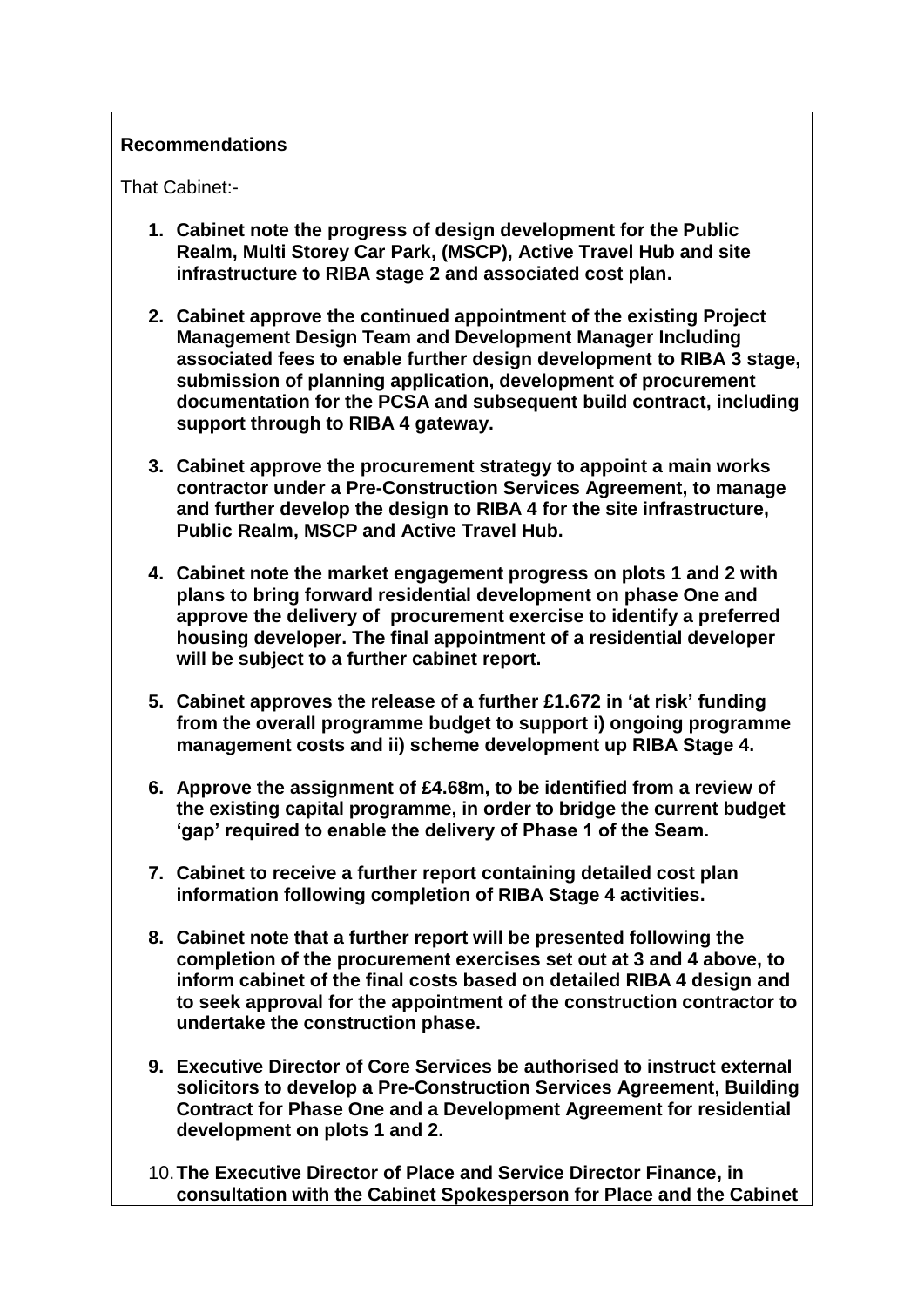**Spokesperson for Finance, be authorised to finalise the necessary scheme design at RIBA Stage 3 to allow for the development and launch of the procurement process.**

## **1. INTRODUCTION**

- 1.1 The Seam is Barnsley's Digital Campus, a new district at the heart of the town centre. The vision for The Seam, based on the Tech Town Action Plan 2018 is to establish an inclusive, digital innovation campus built around the DMCs and the strong, established relationships with Barnsley College and the two regional Universities. It will be an urban village that brings together people, business, education, research, and place.
- 1.2 It will become a vibrant neighbourhood where people live, work, learn, try new ideas, enjoy the public realm, supporting the wider town centre economy. It will be at the heart of a connected tech ecosystem that will foster innovation and experimentation for the benefit of everyone. Aspirations for the site are to create a safe, welcoming, and fully sustainable development with smart technology embedded throughout the campus.
- 1.3 The Seam will play a key role in supporting entrepreneurial spirit and enabling the growth of digital industries which, in turn, will support the long-term regeneration of the town and creation of more and better jobs for local people.
- 1.4 Barnsley is already driving growth in the regional digital economy with DMC 01 occupancy now back to pre-Covid levels. DMC 01 plus the new DMC 02are attracting in new and established technology businesses and are recognised internationally for their work. Barnsley College is already committed to The Seam with their £7m redevelopment of the SciTech Centre as a digital skills hub with £5m of funding secured from both the Department for Education and the South Yorkshire Mayoral Combined Authority.
- 1.5 The approved Blueprint for the Seam Digital Campus will build on this success bringing forward a Campus that aligns with the Seams values. These values are already part of the site 'DNA' via the DMC's ongoing work, and they will inform all future site development:
	- Building pathways a place of possibilities: people can learn and apply new skills and link with job opportunities
	- Trailblazing: Barnsley can be at the forefront of innovation and new technology that helps to improve lives
	- A place for Barnsley not only business: people can enjoy the site alongside businesses, employees and students as it's accessible, enjoyable and safe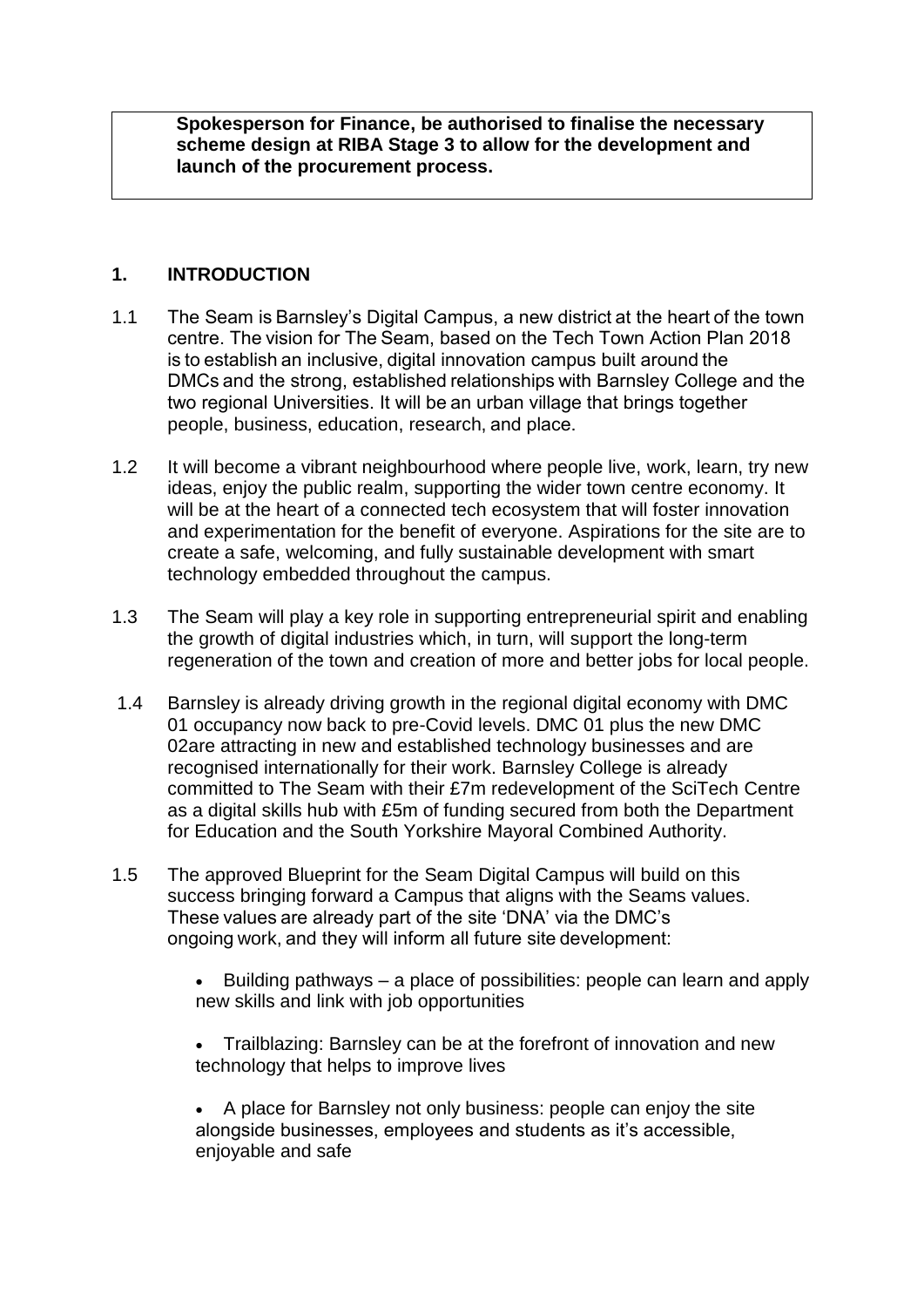Building a dynamic tech business eco system in Barnsley and South Yorkshire: we will help to grow the number of technology businesses providing high skilled roles and help other industries to innovate and apply new technology by working to ensure they can access the support and spaces they need

- Putting people first: people are at the heart of business and places and The Seam will be focused on ensuring they are embedded in new plans
- 1.6 The BDP blueprint developed in 2021 split the development into five indicative phases that included nine development plots suitable for private sector investment. (See Appendix B) This report seeks approval for phase One of The Seam, concentrating development on the lower levels of the current Courthouse car park. Phase one will encompass the following development plots:
	- New Multi Storey Car Park (MSCP)
	- Active Travel Hub
	- Public Realm
	- Supporting Infrastructure

It will also bring forward the infrastructure to facilitate the first 2 private sector development plots on the site, which will be brought forward as part of Phase One A, along with public realm and the central green space.

- Residential development (plots 1&2)
- 1.7 The Seam is a long-term development. Future phases of The Seam, plots 2-8 (On upper Courthouse) will be brought forward on a phased basis, subject to funding and private sector investment and is likely to be used to secure longer term interest from residential providers on phase one.
- 1.8 Significant external investment has already been secured for the first phase via the Future High Street Funding (FHSF) from Department for Levelling Up, Housing and Communities, in the sum of £15.6m (£11.4m directly contributing to the Seam Digital Campus). The entire FHSF allocation has to be spent by March 2024 and is a significant driver for the accelerated programme.

## **2. PROPOSAL**

#### **Background**

- 2.1 In September 2021 cabinet approved the procurement of a multi-disciplinary design and project management team to take forward The Seam Blueprint concepts through to the next stage of pre-construction design for Phase One of the Campus.
- 2.2 In November 2021, lead contractor Arcadis and their sub-contractors BDP and Aspinal Verdi were appointed to develop the blueprint design. Key deliverables of 'Work Package A' included;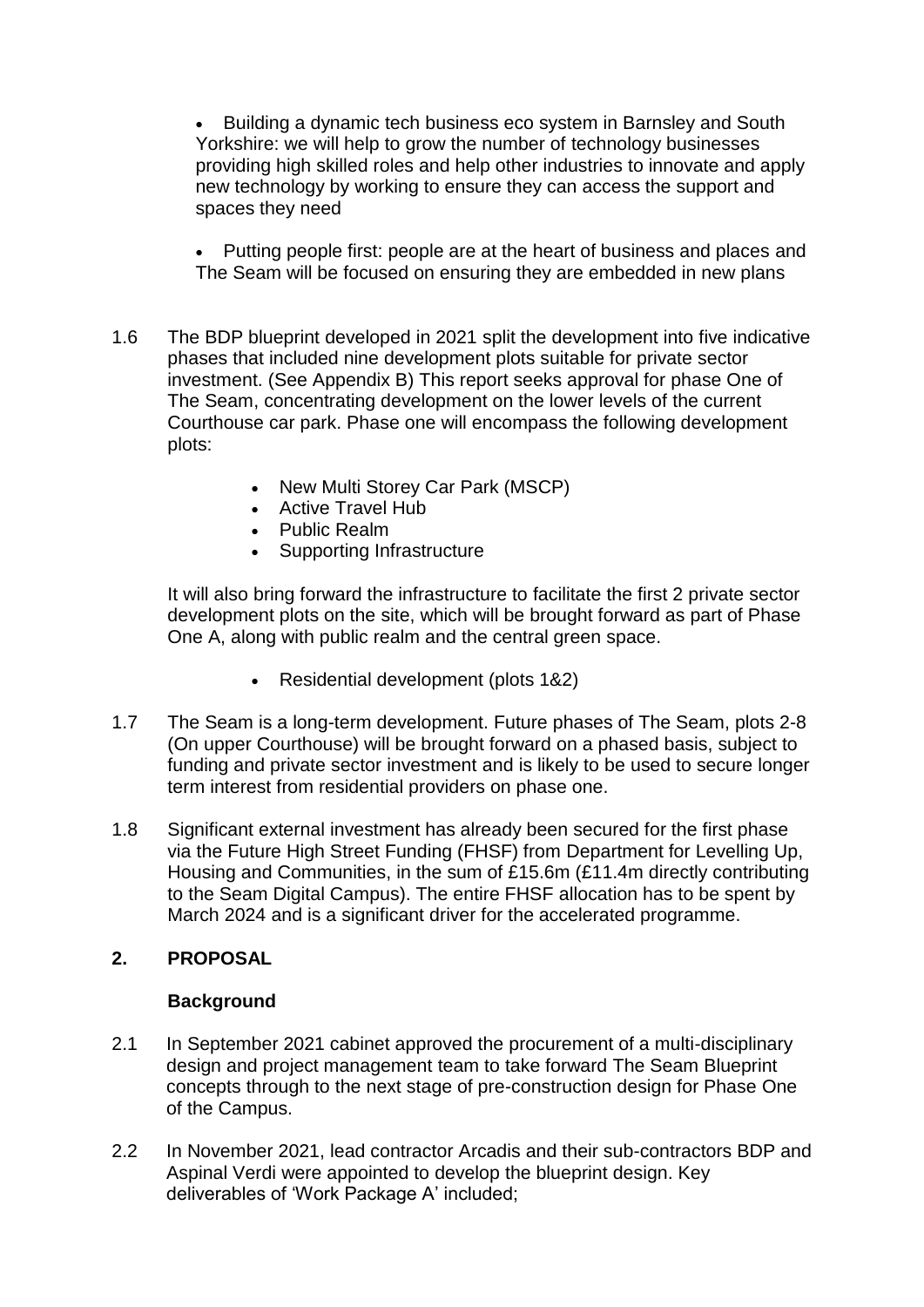- RIBA Stage 0 all phase One development plots (including plots 1&2) – this entailed a light touch feasibility and sense check of the Blueprint **Concept**
- RIBA Stage  $1$  all phase One plots, with the progression of this stage of design for plots 1&2 being subject to the outcome of a feasibility and viability study for these plots
- RIBA Stage 2 Active Travel Hub, MSCP and Public Realm
- RIBA Stage 3 Public Realm
- Feasibility and viability appraisal to identify the most suitable form of development to bring forward on plots 1 and 2.
- Development of a procurement strategy for the procurement of a principal contractor to construct the MSCP/ Active travel hub/ infrastructure/ highways and public realm for appointment via a 2 stage D&B process
- Development of key strategies, including digital/Smart City, Sustainability, Planning and Transport strategy.

## **Current Position**

- 2.3 Arcadis and their appointed multi-disciplinary team have made significant progress in completing work package A, culminating in the production of RIBA Stage 2 design reports and supporting strategies, including:
	- MSCP Stage 2 report (Appendix C)
	- ATH Stage 2 Report (Appendix D)
	- Landscape & Public Realm Stage 2 Report (Appendix E)
	- Stage 2 cost Plan
- 2.4 These reports include strategy detail on;
	- Sustainability Strategy
	- Smart Strategy
	- Procurement strategy for contractor for Phase One
	- Planning Strategy for phase one
- 2.4 On the 10<sup>th</sup> March the designs will be reviewed by the Councils Design Panel. The panels previous input led to the re-location of the MSCP to the Northern edge of the site to limit the impact of massing on the development. This is a check and challenge for the design to date.

## **Design Reports & Supporting strategies**

## **MSCP**

2.5 The current surface parking arrangement on this site is an inefficient use of this prime Town Centre location. Reducing provision of parking on this site and re-locating a proportion of parking will enable the expansion of the Digital Campus.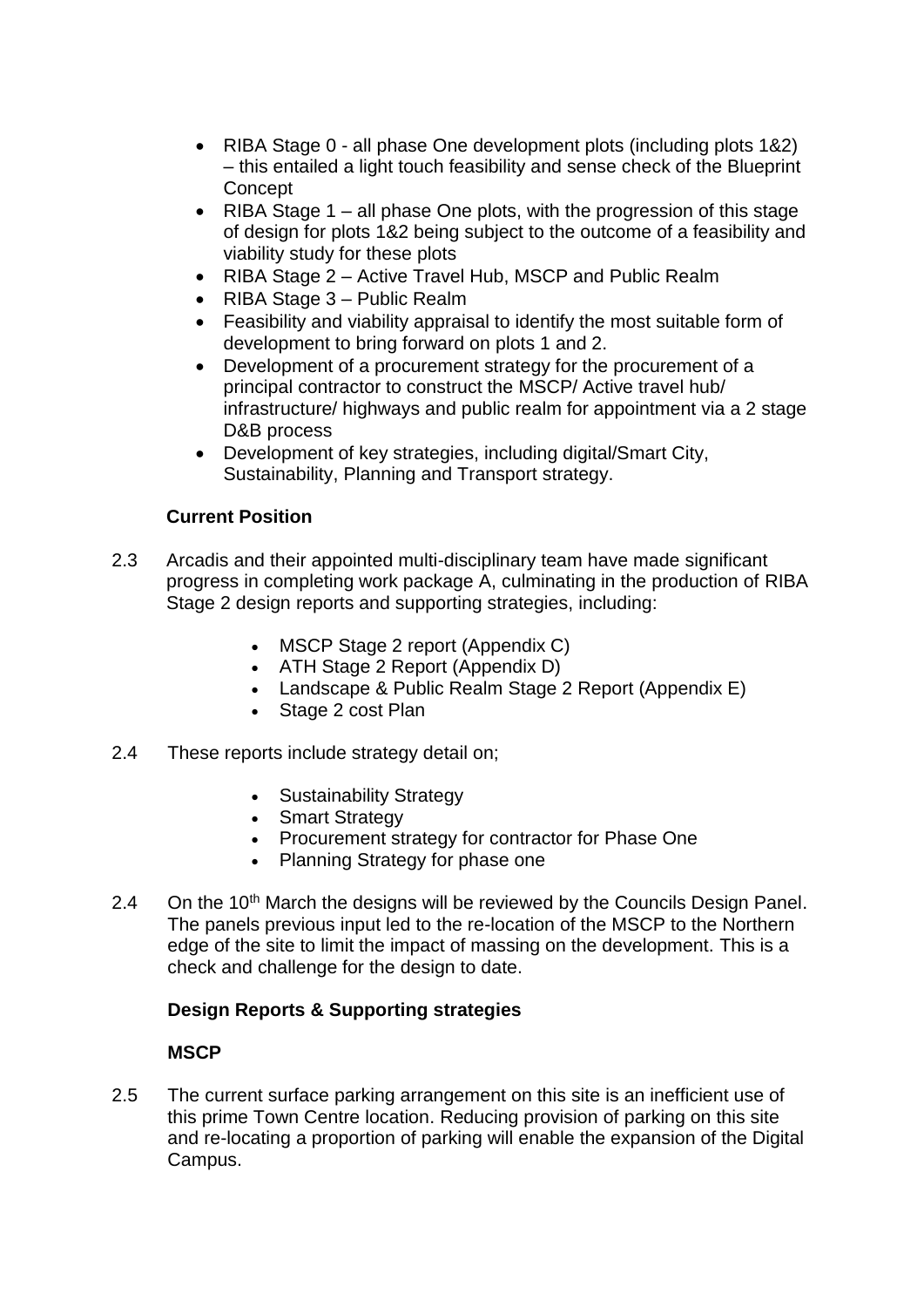- 2.6 The new MSCP which will be constructed to the 'Park Mark Plus standard' and positioned at the northern end of the phase One site, with proposed vehicle access via Old Mill Lane and County Way. The pedestrian access to the MSCP will be via County Way. The location of the MSCP will help to limit vehicle movements through the rest of the Campus in line with proposals to prioritise pedestrian movement.
- 2.7 The MSCP makes use of the existing split-level difference between the existing upper and lower-level topography of County Way, creating a potential 6 storey elevation to the eastern elevation looking out over the rail line, and a 5-storey elevation to that which fronts the existing County Way carriageway. To provide for the most efficient vehicle movements separate entrance and exits are proposed.
- 2.8 The RIBA Stage 2 design proposals that concluded at the end of January for the MSCP include:
	- A total of 376 Car parking spaces
	- 10% (40nr.) Electrical Vehicle charging bays.
	- Secure entry and exit
	- Smart Parking real time monitoring of car park usage
- 2.9 The MSCP will replace the current 940 Surface parking spaces, although this will be phased reduction in overall spaces, as future phases of the Digital Campus come forward. The reduction in spaces will be managed through the use of real time data.
- 2.10 The MSCP supports the 2025 Town Centre parking strategy mission; Provide safe and inviting car parks with sufficient spaces to meet changing demands; working within a wider transport network to make visiting Barnsley easier.
- 2.11 We will explore new and emerging technologies that allow visitors to focus on enjoying their stay; encouraging people to stay longer and use ultra-low emission vehicles. The MSCP is a key element of the strategy and achieves the following objectives:
	- Cleaner, more visually appealing and safer car parks with better lighting levels and improved visibility.
	- Increase the number of multi-storey car parks to reduce the footprint of land occupied by BMBC car parks in the town centre.
	- Provide electric vehicle charging points to 1 in 10 of BMBC public spaces to encourage the use of ultra-low emission vehicles in the town centre and help reduce vehicle emissions.
	- Ulitise road network usage analysis to develop a car park location plan that support congestion reduction and emissions targets.
	- Flexible building design that supports re-purposing parking buildings to increase usable life and minimse the environment impact of construction.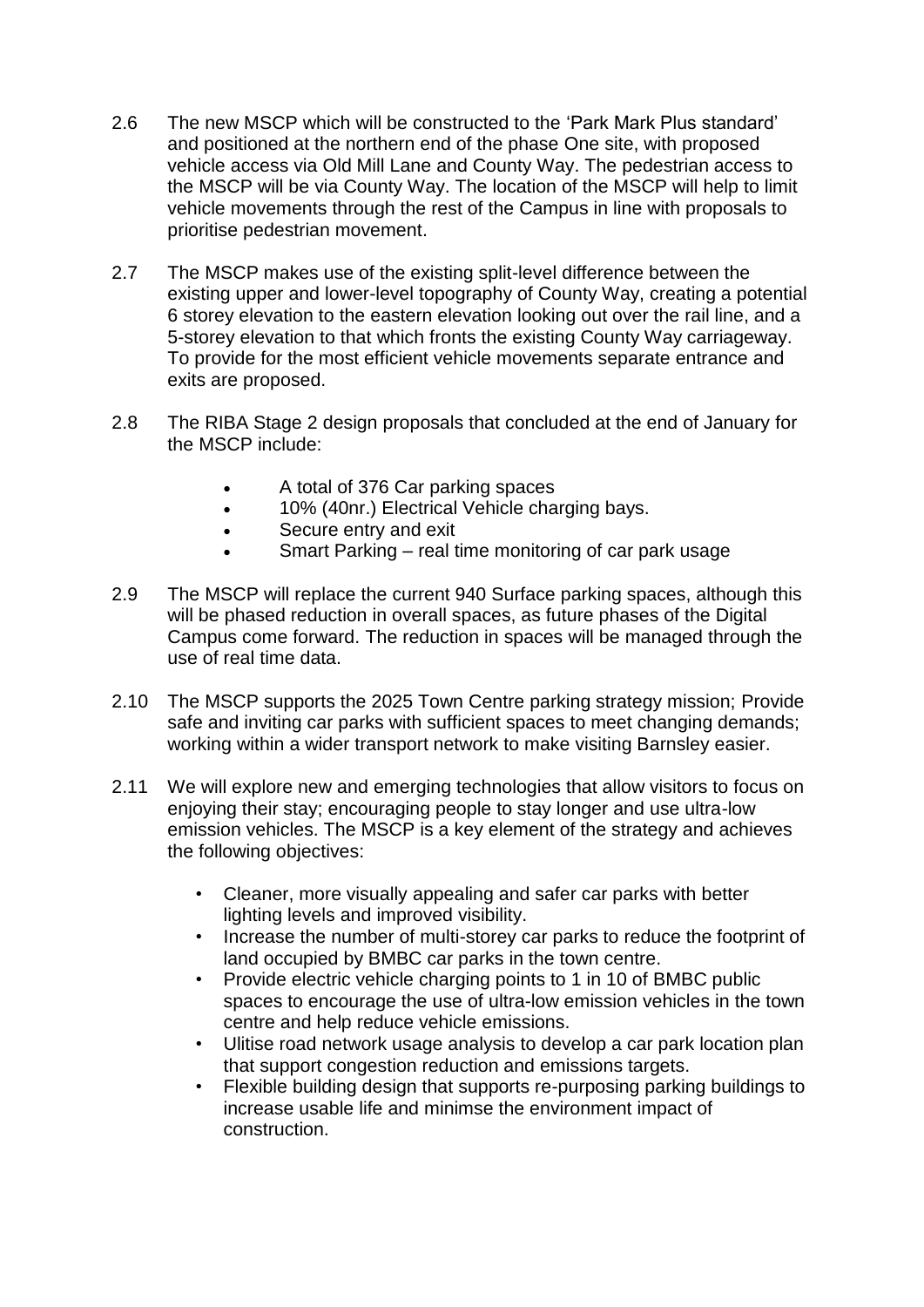- 2.12 The Council have been monitoring parking demand across the town centre over the past few years and continue to monitor post covid. Current occupancy of this car park is on average 500 users per day and whilst it is difficult to predict what a 'return to normal' would look like, given so many Town Centre office workers now work from home or plan to do hybrid working. There is on average over 1400 empty spaces during the week (including 800 shopper and 600 commuter spaces) and over 1100 empty spaces on weekends.(including 500 shopper and 600 commuter spaces)
- 2.13 As a result, any loss of capacity at The Seam (Former courthouse car park) will be met through increase occupancy in other car parks. The temporary loss of blue badge parking in the car park during construction will be offset through increasing blue badge spaces in the immediate area.
- 2.14 New electronic parking signs due to be installed summer 2022 will help direct people to real time vacant spaces reducing the time it takes to find a space and enabling the efficiency of surface car parks to be increased. Further occupancy monitoring will be conducted to ensure that demand and supply is monitored across the town centre.
- 2.15 Whilst proposals for the site have ambitions for low/ zero carbon there is recognition that there is still a transition period and people still use vehicles to travel longer distances, where active travel or public transport is impractical. 10% of spaces in the new MSCP will have Electric vehicle chargers, with the infrastructure to increase to 20% over time.
- 2.16 The pedestrian route to the MSCP will be via County Way initially, but as the residential plots 1&2 come online, steps and accessible ramp access will be created between the upper and lower levels, alongside a pleasant pedestrian promenade alongside the existing railway arches.
- 2.17 The MSCP Stage 2 report contains further details. However, cabinet should note that the RIBA 2 design is not fixed and will continue to flex and change in response to stakeholder feedback and value engineering proposals to bring the project in line with the approved budget.

#### **Active Travel Hub**

- 2.18 Active travel is a key priority set out in Sheffield City Region's (SCR) Transport Strategy, and further underpinned by the SCR Active Travel Implementation Plan. This sets out an ambition to make the natural choice for short journeys not to be via the use of a car, but on foot or by bike. The Active Travel Hub at the Seam is therefore a critical piece of infrastructure supporting these wider city region objectives.
- 2.19 The new active travel hub proposed for The Seam will be a gateway building for the Digital Campus, located adjacent to the DMC01. It will replace the existing provision in the transport interchange and provide larger and better equipped facilities to support active travel. It will also provide information on walking routes and will be part of a wider network of active travel hubs planned across the borough.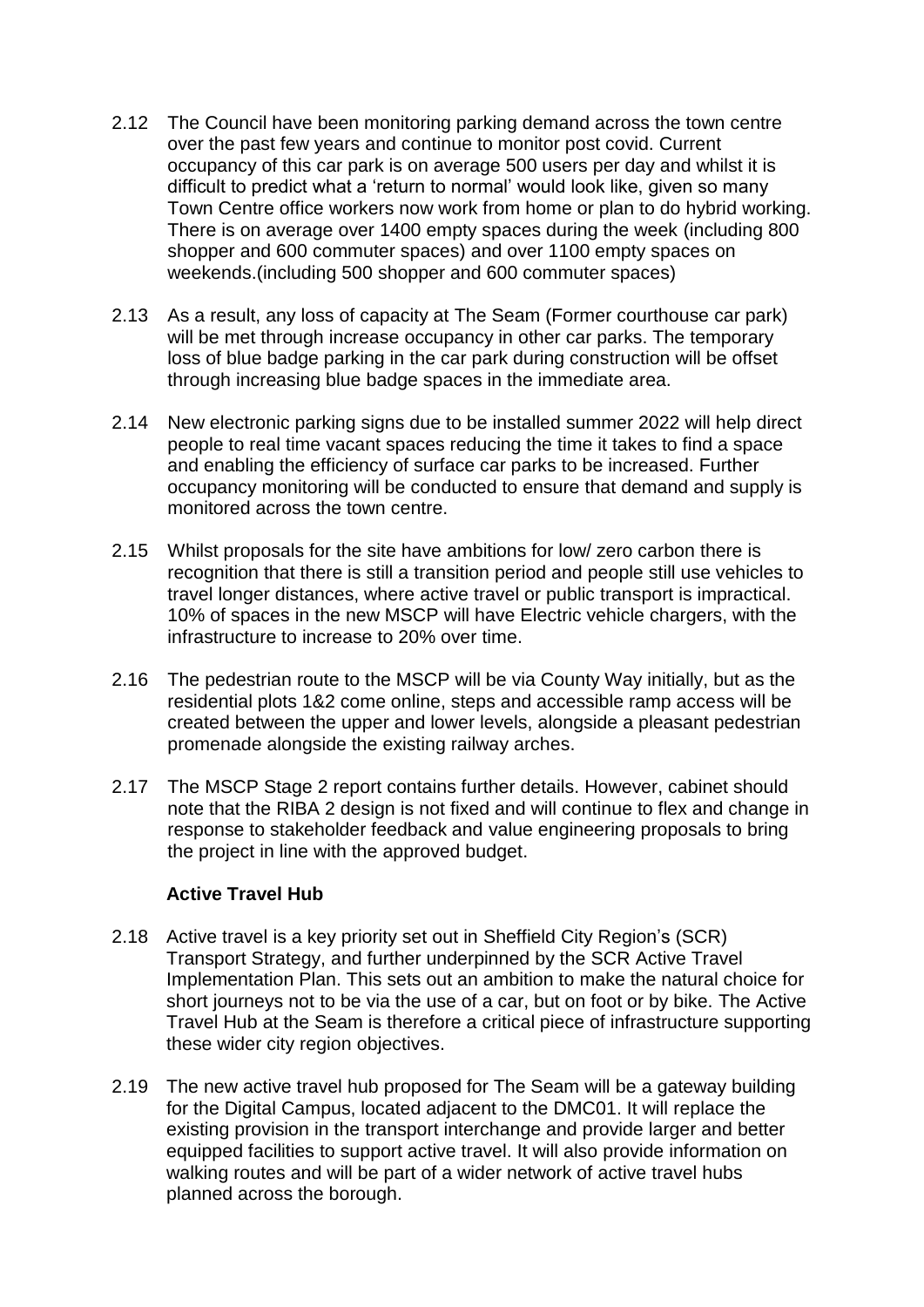- 2.20 The hub has been designed to RIBA Stage 2 and following early stakeholder engagement with DMC stakeholders will also provide a small café facility on the site. It will be a 500m2 single storey building housing the following facilities
	- Bike Loan Workshop
	- Cycle Storage for up to 100 bikes
	- Locker facilities
	- **•** Shower facilities
	- Café
- 2.21 A focussed consultation activity with cycle user forums was undertaken in February 22 to check and challenge some of the design assumptions around the building, but to also drive insight on cycle use in the town centre.
- 2.23 The Active Travel RIBA stage 2 report is provided for at Appendix D. However, cabinet should note that the RIBA 2 design is not fixed and will continue to flex and change in response to stakeholder feedback and value engineering proposals to bring the project in line with the approved budget.

### **Landscape & Public Realm Design**

- 2.24 The Seam Digital Campus will include new areas of public realm for the enjoyment of Campus users and the wider Town Centre. The designs for the public realm have been developed to RIBA 2, despite the earlier intention to develop to RIBA 3. This change was instructed by the Project Board, in line with delegations, to ensure public consultation could be undertaken and involve wider stakeholders on the key principles for the site to support the design development to RIBA 3.
- 2.25 Plans developed to date for new public realm include a large central community greenspace, a promenade route which is designed to form the main footway through the lower area of the Campus (phase One) Connecting steps and accessible ramp built between the different levels and gateway public realm to the entrance of the site on the corner of Regent and Eldon street and hard landscaping around the new active travel hub.
- 2.26 There is a clear focus on pedestrian priority, with less traffic being encouraged through the site, traffic free areas within the public realm, in line with environmental aspirations.
- 2.27 The design progressed to date incorporates both hard and soft landscaping, interspersed with areas of seating and feature lighting. Appendix E provides further detail via the RIBA Stage 2 Landscape and Public Realm report. However, cabinet should note that the RIBA 2 design is not fixed and will continue to flex and change in response to stakeholder feedback and value engineering proposals to bring the project in line with the approved budget.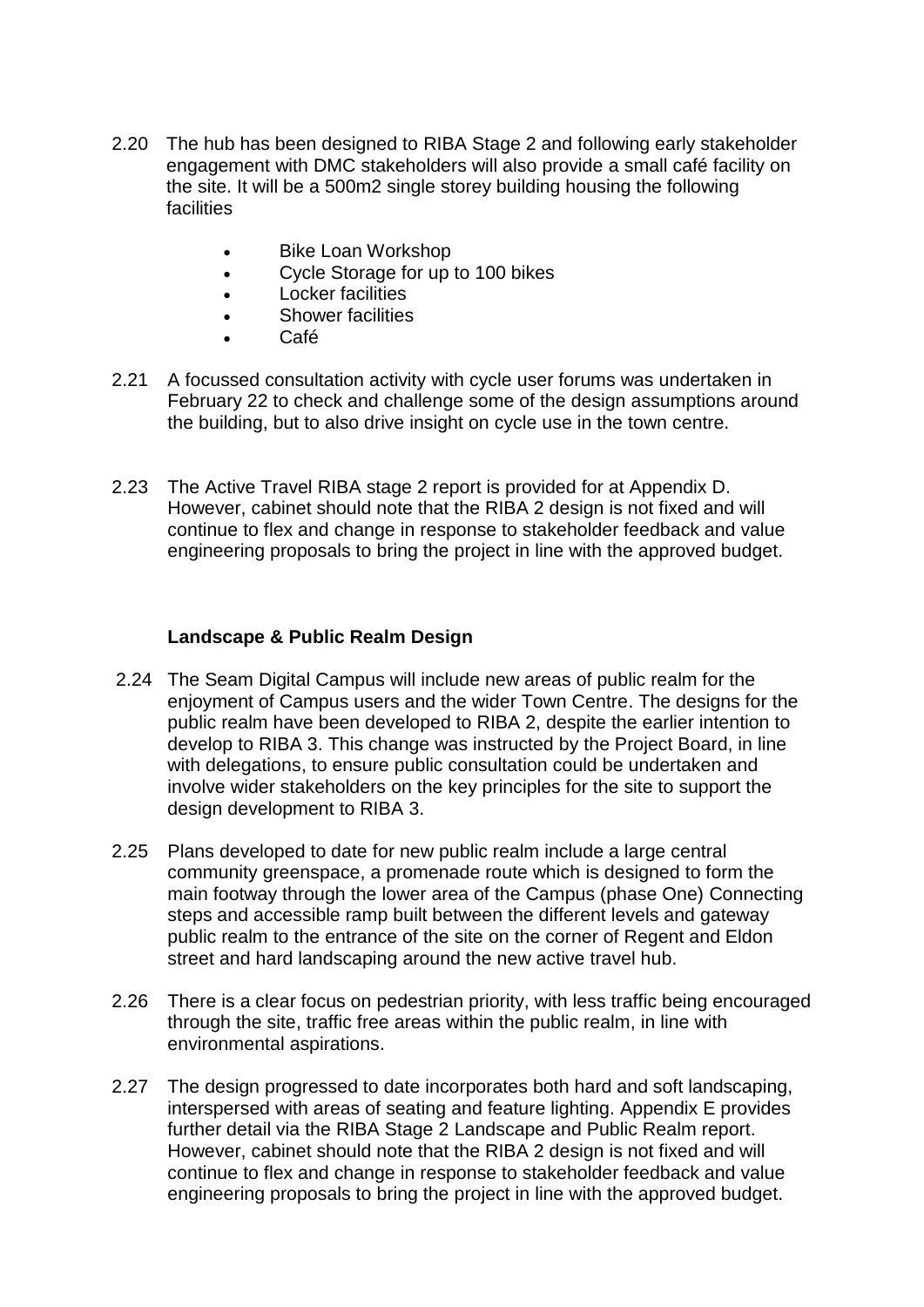#### **Smart strategy**

- 2.28 The Seam will be an accessible and safe place where technology helps to create better visitor experiences, helps business to grow and helps people to learn new skills. An example might include smart lighting that shines brighter when people or vehicles pass by to conserve energy and make places safer. It could also include sensors to monitor air quality in public open spaces or pre-booking a parking space on a dedicated app.
- 2.29 The Seam aims to Integrate the latest smart city technology and digital infrastructure within buildings and public realm to create a 'living laboratory' for digital experimentation and creativity and set a good example around the capture and usage of data. Underpinning this will be a world class digital infrastructure which will include an ultrafast fibre ring supported with Wi-Fi and Lora Wan connectivity.
- 2.30 The fundamentals of a Smart Campus start with good digital infrastructure, and this will include the provision of full fibre connectivity delivered across the site as a foundation.
- 2.31 A Lora WAN sensor network will also be deployed integrating Smart Infrastructure into the physical campus. Establishing a Lora WAN network provides flexibility in terms of the future deployment of smart sensors across The Seam in line with use cases. This will provide the environment and opportunities to develop a test bed for digital and tech businesses promoting the development of innovative solutions and the creative use of data generated from within the site achieving our aspirations to establish a living laboratory' for digital experimentation.
- 2.32 Creating a flexible digital infrastructure is key to in-building strategy, enabling user ability to connect easily and for the building to evolve over time.

#### **Public Art**

- 2.33 The RIBA stage 2 design development and stakeholder consultation both reinforced the importance of developing a public art strategy for the site. This element was not included as part of the Future High Street Funding proposal. The budget envelope agreed for the site will look to accommodate the development of an art strategy for the site. However, the success of the proposal is subject to levering in private sector support. Management of the programme would be via a digital public art stakeholder panel.
- 2.34 A proposal is being developed to bring forward an arts programme over three years that delivers engaging experiences in the public realm as well as realising the concept of the 'digital playground' and linking closely to the DMC and the economic development agenda. This programme will be fully aligned to the emerging refreshed Public Art strategic which is currently subject to review.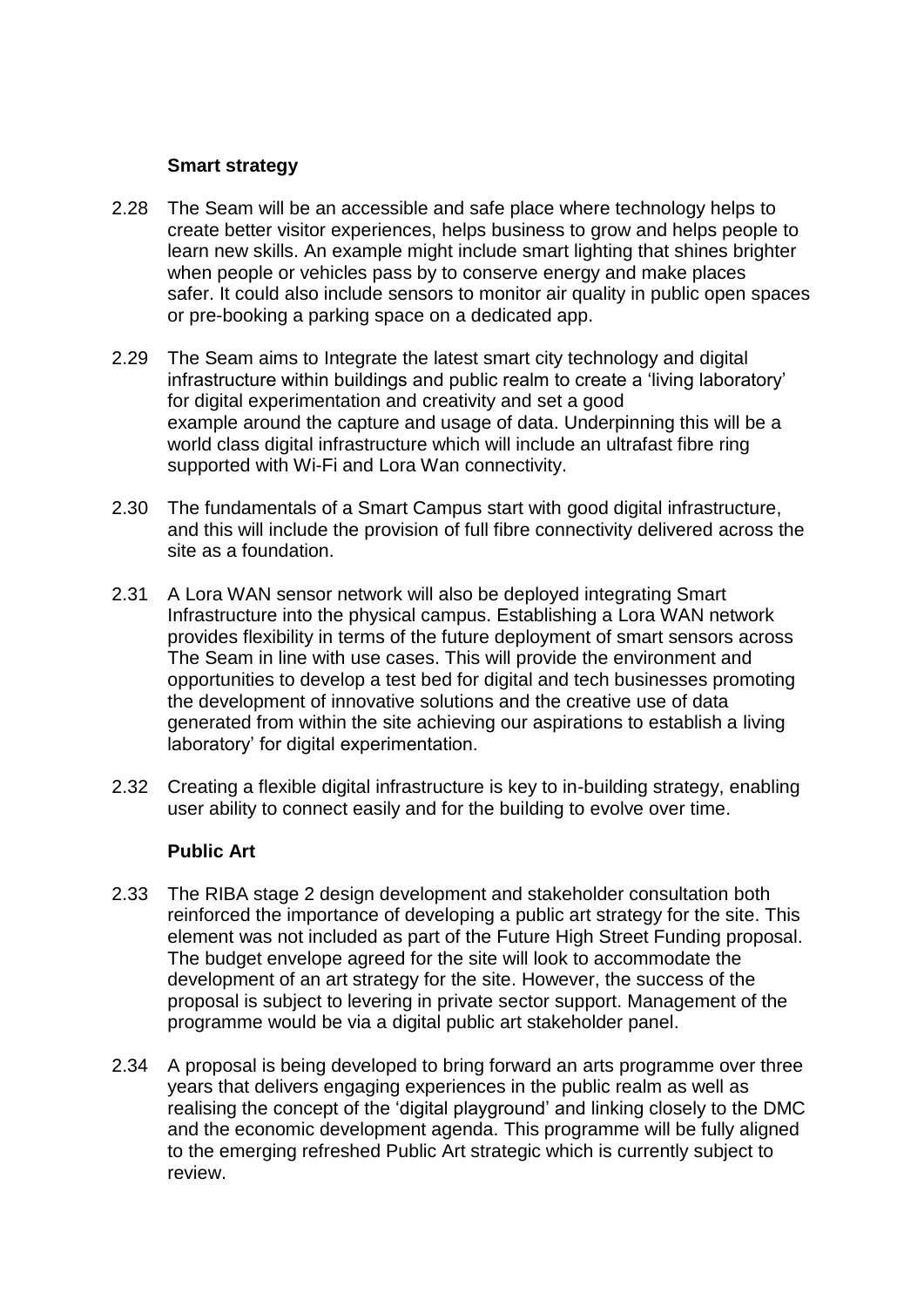### **Residential Development Plots 1 and 2**

- 2.35 Phase One of the site includes 2 private sector development plots (plots 1&2) see Appendix B
- 2.36 The Blueprint for the Seam campus initially identified Plot 1 as being suitable for either a hotel, or apartments, with some commercial use at lower level. Plot 2 as being principally suitable for family type townhouses.
- 2.37 Arcadis, in conjunction with the appointed Development Manager, Aspinal Verdi, completed a Market Feasibility Study in January 22. The purpose of this market engagement was to further explore and refine the most appropriate, market facing form of development to progress on Plots 1 and 2.
- 2.38 The Market Feasibility Study considered the over-arching aspirations for the site in line with the blueprint and did an assessment of the commercial viability of a range of different options, this included factoring in low carbon costs and affordable housing on plots 1 and 2.
- 2.39 The conclusions of the Market Feasibility Study show that the most commercially viable development option for the site is townhouses, although there is strong market interest for a hotel on the site.
- 2.40 Further market engagement with hotel providers is progressing, with a view to considering options in future phases. The Local Plan does not currently support this use and there would need to be evidence of market demand for this to be considered.
- 2.41 The site topography, massing and planned MSCP lends itself to apartments, and, subject to market conditions and viability, the Council is keen to bring forward a mixture of townhouses and apartments on plots 1&2 that substantially change the market offer in the town centre. With the focus on high quality, excellent design, and low carbon homes.
- 2.42 Market engagement is being undertaken with the type of developers that are already delivering this aspirational form of housing in the region and a procurement strategy is being progressed to bring forward these plots to the market and secure a developer that can deliver our expectations for the site. A report will be brought back into cabinet.

#### **Pre-construction delivery**

- 2.43 The design development to date has been accelerated to ensure we can meet the timelines necessary for spending of all Government's Future High Street Funding allocation by March 2024. This funding deadline has been one of the principal drivers of the programme and informs the sequencing of the next steps and key activities to be completed.
- 2.44 The previously approved approach for the delivery of the phase one elements (MSCP / Active Travel Hub / Public Realm / Enabling Infrastructure) saw a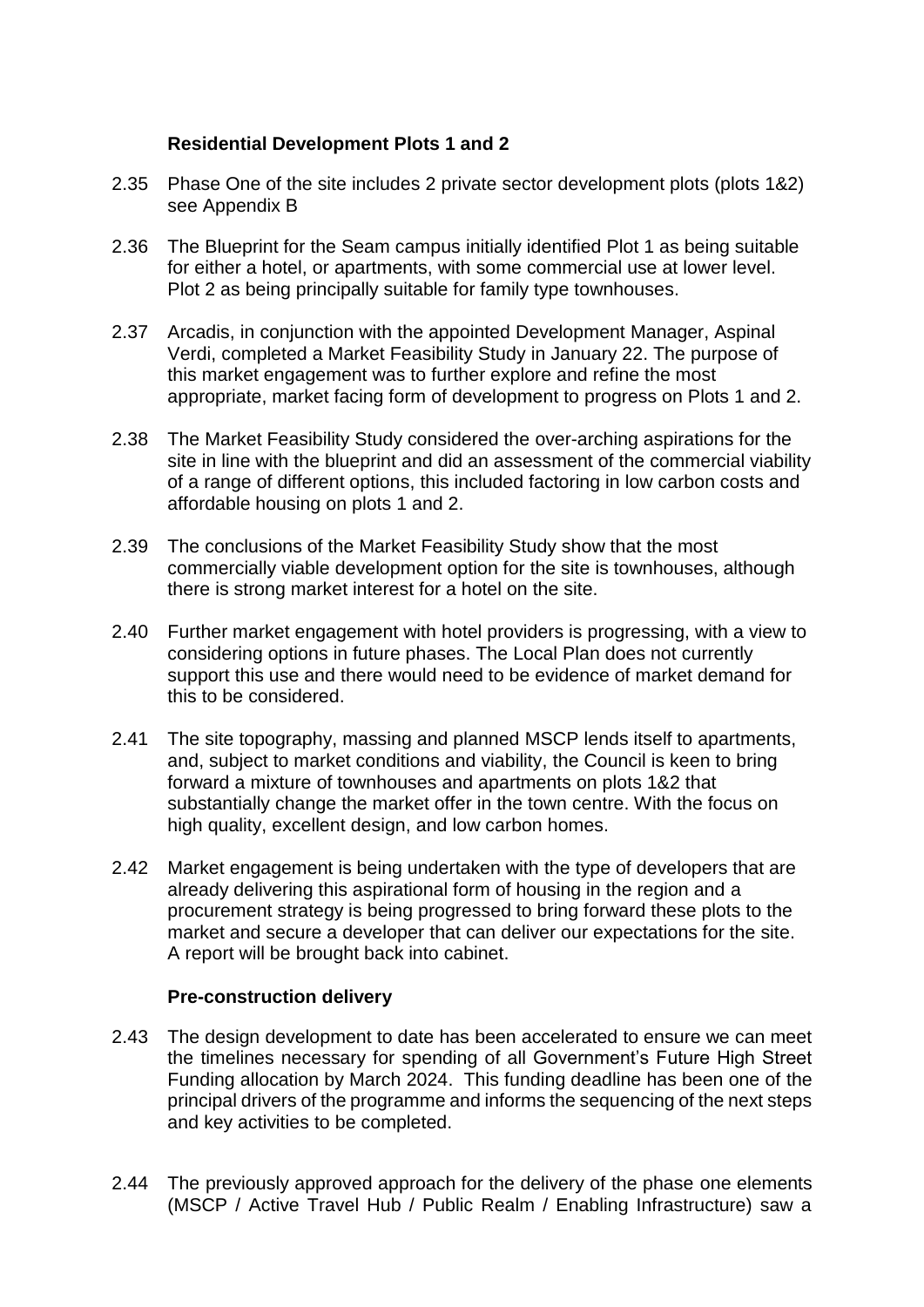linear process that required a sequential completion of RIBA Stage 2 (MSCP and ATH) and RIBA 3 (Public Realm), submission of planning, and then the completion of a procurement exercise to identify a preferred construction partner who would deliver RIBA 3 and 4 via a Pre-Construction Services agreement.

- 2.45 This linear approach introduced a 2-3 month pause in the pre-construction development process, into what is already a challenging delivery programme for the reasons set at 2.46 above.
- 2.46 To eliminate this 2-3 month delay it is proposed to progress a series of parallel pre-construction activity. Design of RIBA Stage 3 and the Planning submission will be developed in tandem, with a procurement exercise being undertaken for a construction partner to delivery RIBA Stage 4 design. Subject to a gateway approval, via Cabinet, this contractor will then construct the MSCP / ATH, Public Realm falling outside of the plots 1 and 2 and associated Phase one infrastructure, and this option informs the procurement strategy.

#### **Principal Contractor Procurement Strategy**

- 2.47 The procurement strategy to deliver the construction of the MSCP, Active Travel Hub and infrastructure is detailed at appendix F. This has been developed by Arcadis and Barnsley Council, building on earlier market engagement with the construction sector.
- 2.48 The strategy was developed in conjunction with the council and identifies the key drivers that were then ranked in terms of priority. The identification and ranking exercise confirmed five key drivers: -
	- 1. Programme priority to align closest with master programme driven by the need to defray FHSF by March 2024
	- 2. Cost Certainty priority to provide surety over outturn costs
	- 3. Risk Transfer minimise exposure to construction risk (principally programme and cost overruns)
	- 4. Quality (incl. Sustainability) workmanship and innovative use of products to achieve maximum benefits.
	- 5. Collaboration opportunities to deliver wider council objectives local supply chains and employment and skills training opportunities
- 2.49 The Procurement Strategy recommends a Two Stage Design and Build. The only negative of such a route is the later delivery of a cost certainty. However, there are mechanisms available through the development of the procurement to secure a Guaranteed Maximum Price (GMP), from which costs can only be reduced through risk elimination as the design is developed.
- 2.50 The Two Stage, Design and Build option requires an initial procurement exercise to identify a preferred contractor to fulfill the duties set out in a Pre-Construction Services Agreement. This will enable a contractor to be engaged to develop designs and programme to RIBA Stage 4. This is referred to as the first stage and is evaluated on quality and price. The quality submission will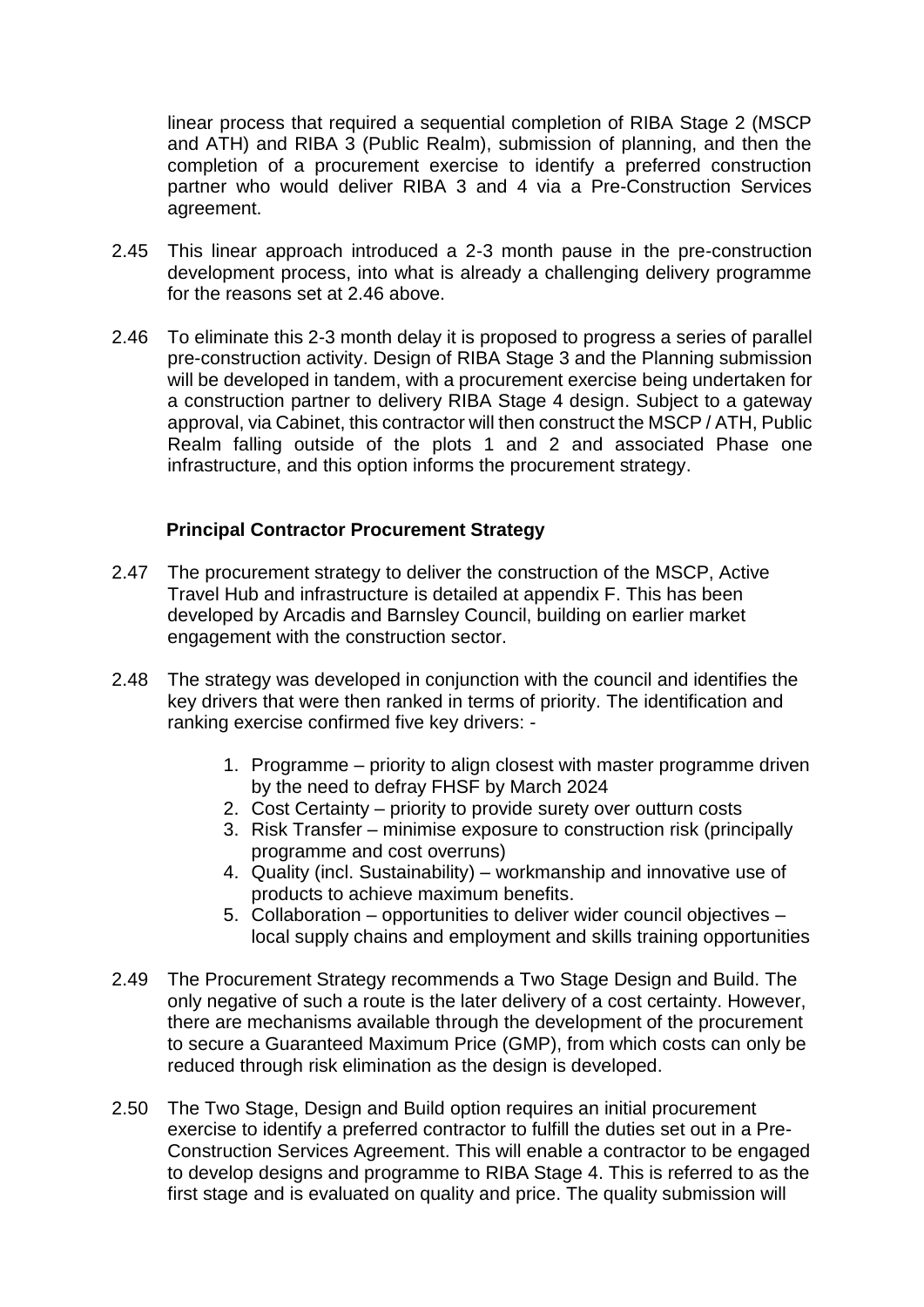seek to identify experience of delivering similar projects of a scale and nature as well as addition benefits, such as wider social values that can be attained. The cost evaluation will consider both the GMP and the Design and Management Fees incurred by the contractor associated with the PCSA.

- 2.51 There are several options available to the council in terms of accessing the construction industry which are compliant from a Public Procurement perspective. The strategy identifies the most appropriate route is via a Framework as this will be efficient both in terms of time to deliver and cost.
- 2.52 The design team engaged by the current PMDT will (subject to this cabinet approval) design the MSCP, ATH and Public Realm associated with delivery of the active travel hub and multi-storey car park to RIBA Stage 3. It will then be progressed to RIBA 4 under the terms of the PCSA. There is the option available to the council to mandate that the existing design team be novated in full to the preferred principal contractor appointed under the terms of the PCSA.
- 2.53 It is proposed that the option to mandate novation under the terms of the PCSA is not progressed but to only offer the option to novate under a pre agreed fee proposal from the existing design team.

### **Planning Strategy**

- 2.54 A site wide planning strategy is currently being finalised and will inform the boundaries and types of planning applications to be submitted for the individual elements of development to be brought forward. It is proposed that the final draft of the planning strategy be approved by the project board.
- 2.55 The design team has concluded design at RIBA Stage 2. Additional design detail is now required to support a full planning application. Further work is being undertaken to progress these designs to a RIBA stage 2+ including site investigations and supporting assessments.
- 2.56 The proposal is for Arcadis to submit a full planning application to be based on RIBA 2+ design for the MSCP, ATH and areas of public realm associated with the MSCP and Active Travel delivery. Pre-application consultation with BMBC Development Management should commence as soon as possible. It is proposed that approval of the planning strategy is delegated to the delivery board.

#### **Development Phasing**

2.57 The redline boundary for phase 1 of the Seam development encompasses the whole of the former lower Courthouse car park and incorporates the MSCP, ATH, Public Realm and plots 1 and 2. As previously stated in this report, the MSCP, ATH and Public Realm have secured external funding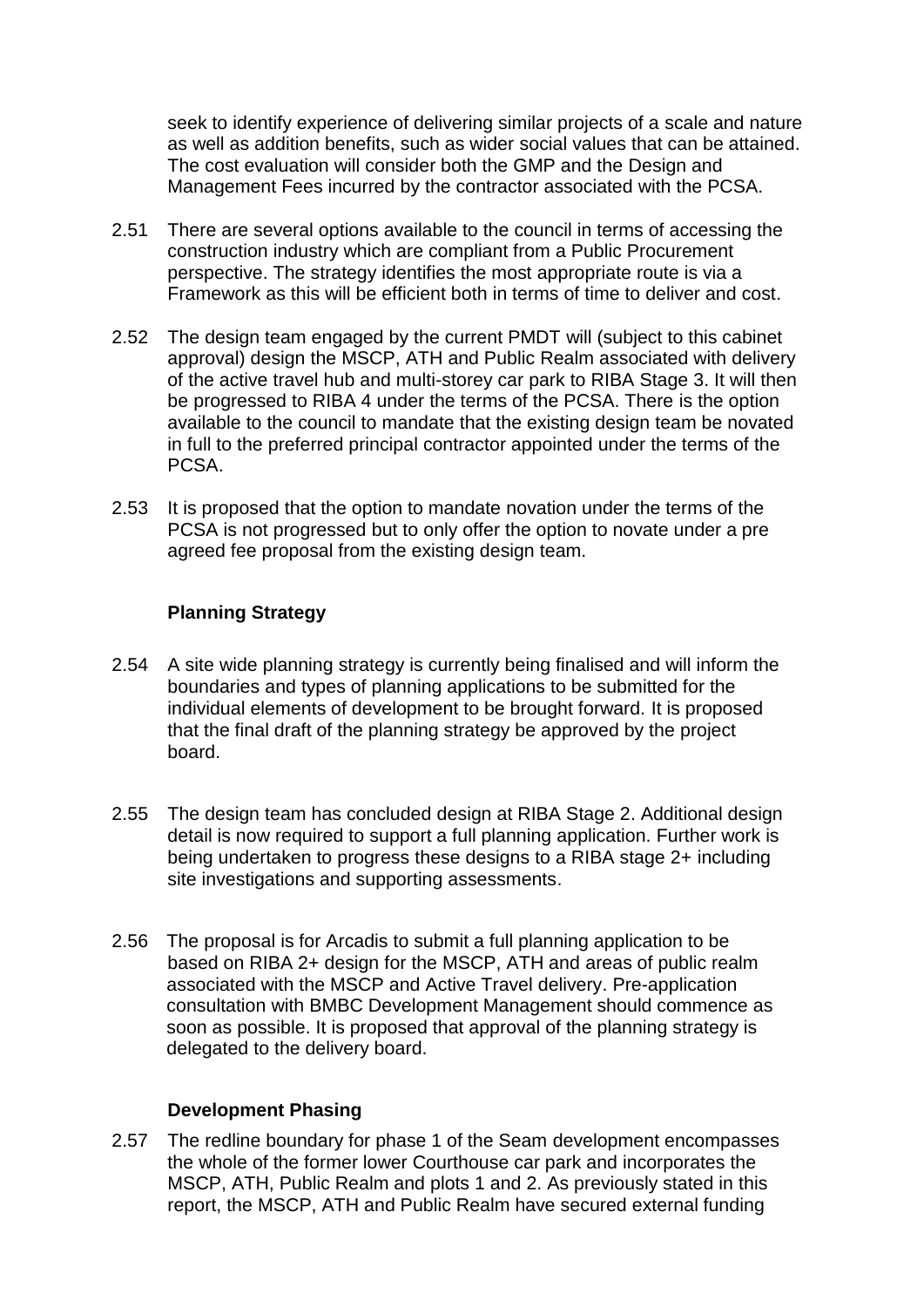from the FHSF and are needing to be substantially complete by 31st March 2024.

- 2.58 Having reviewed the extent of public realm needing to be delivered by this date, it has been established that no definitive boundary has been committed to in terms of FHSF delivery and as such a review of the extent and timing of public realm delivery has been conducted.
- 2.59 The review concluded that, due to the close interaction between the public realm and the housing development plots 1 and 2, it is appropriate to incorporate and integrate the design of both the housing and public realm. As a result, it will be necessary to delay the delivery of a large area of public realm in the centre of the phase 1 site until a preferred housing developer has been identified.
- 2.60 This approach will ensure the most efficient use of the site, mitigating any site constraints, limiting viability impacts as well as ensuring complimentary design of both the housing and public realm elements. On an interim basis, it will be necessary to hoard the fallow site bound by the new MSCP to the north and the ATH and small area of public realm to the south.

#### **Governance**

- 2.60 The Council's Cabinet has overriding authority over the project. Cabinet has delegated some powers to the project board for the development of the project. The initial approval for Work Package A was for design development to RIBA stage 2/3 and for market engagement on plots 1&2.
- 2.61 This report sets out the following delegations for approval by the Project Board until the next gateway approval of RIBA 4 design and cost plan and appointment of preferred residential developer.
	- Board will sign off the fee proposal from Arcadis for work package B-C in line with the budget for fees within Appendix A
	- Board will sign off RIBA 3 & 4 Design and associated cost plan (in line with cost plan set out at Appendix A
- 2.62 The Project Board for the scheme has already been established and its role is to monitor the project programme, costs, and quality outcomes.
- 2.63 The board has been set up to make key decisions and/or approve decisions made by the council project leads. The board will provide the overall decision making for the development and will provide reports into the cabinet.
- 2.64 The board consists of the following BMBC Senior Management, plus BMBC officers and representatives from Arcadis and Barnsley College:
	- Executive Director Place
	- Service Director Regeneration and Culture
	- Service Director Finance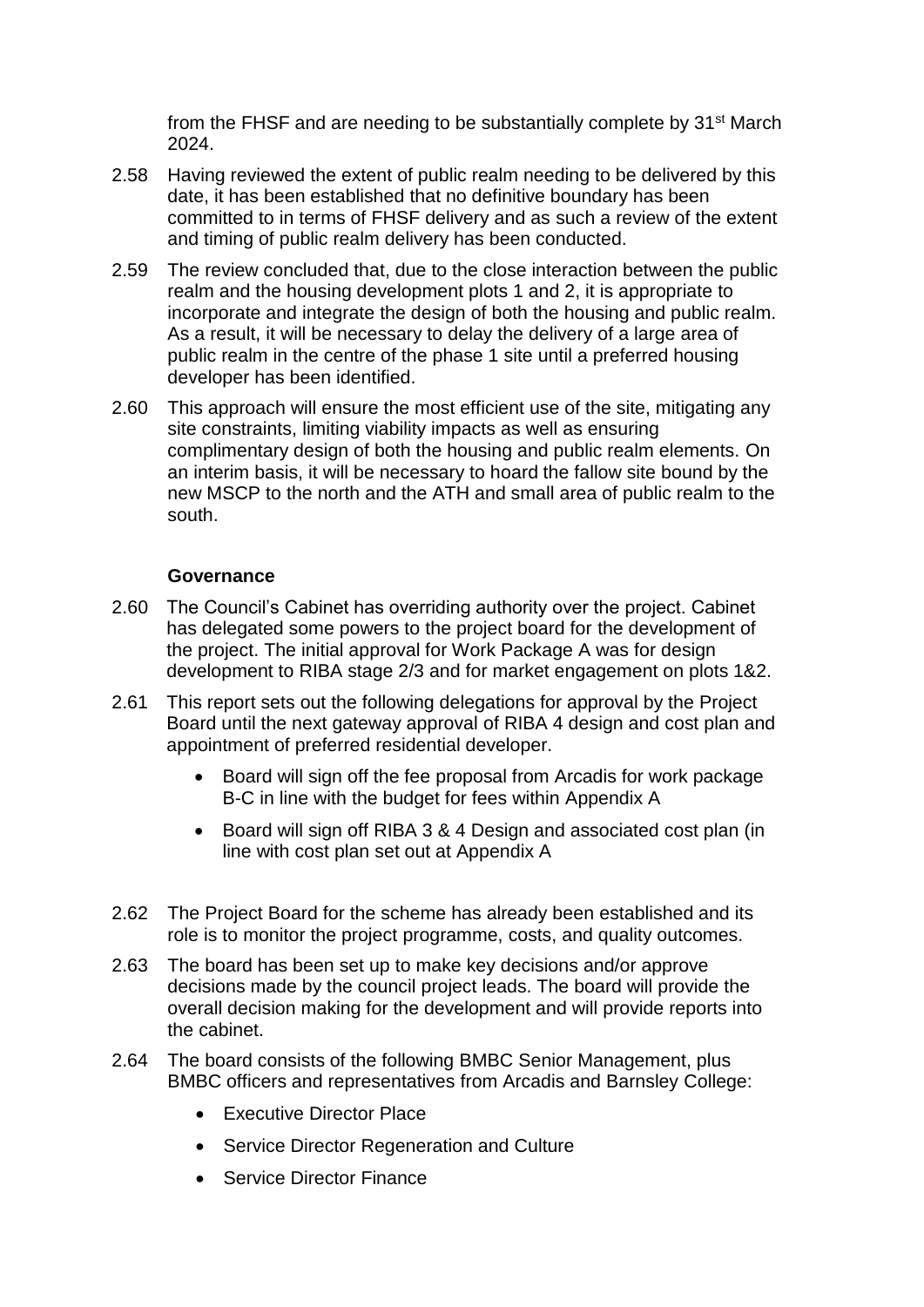- Head of Corporate Finance & Business Monitoring
- Head of Property
- Head of Economic Development
- 2.65 At least one of the members for Place and one of the members for Finance must be present at each meeting for quoracy and these are the decision makers. Other named officers attend the Board in an advisory role.
- 2.66 A Project Execution Plan (PEP) has been developed and will be maintained as a live core project management document and provides the direction, scope, and objectives for the project together with the practice and procedures to be adopted. This will be developed for the next stage of the project.

## **IMPLICATIONS OF THE DECISION**

#### **3.1 Financial and Risk**

This section of the report is exempt under Schedule 12A Local Government Act 1972. See appendix J – Commercial Matters (exempt)

#### **4. Legal**

- 4.1 External Legal support will be required to engage a PCSA contractor for the design development of phase one.
- 4.2 The PCSA is a legal contract and will need appropriate legal oversight and drafting. Discussions have been had with BMBC Legal Services and due to capacity issues, it has been confirmed that external legal services should be sought.
- 4.3 The Council will appoint an external legal advisor via a Legal Framework it can call on be appointed to draft and execute the PCSA, although final appointment to be made by Executive Director Core Services.

#### **5. Equality**

An Equality Impact Assessment has been completed for the design development of The Seam (Appendix H) with key potential impacts and mitigations summarised below.

**Summary of**  Disabled and elderly groups could be negatively impacted by closure **equality impact** of town centre parking spaces. Review of existing disabled access car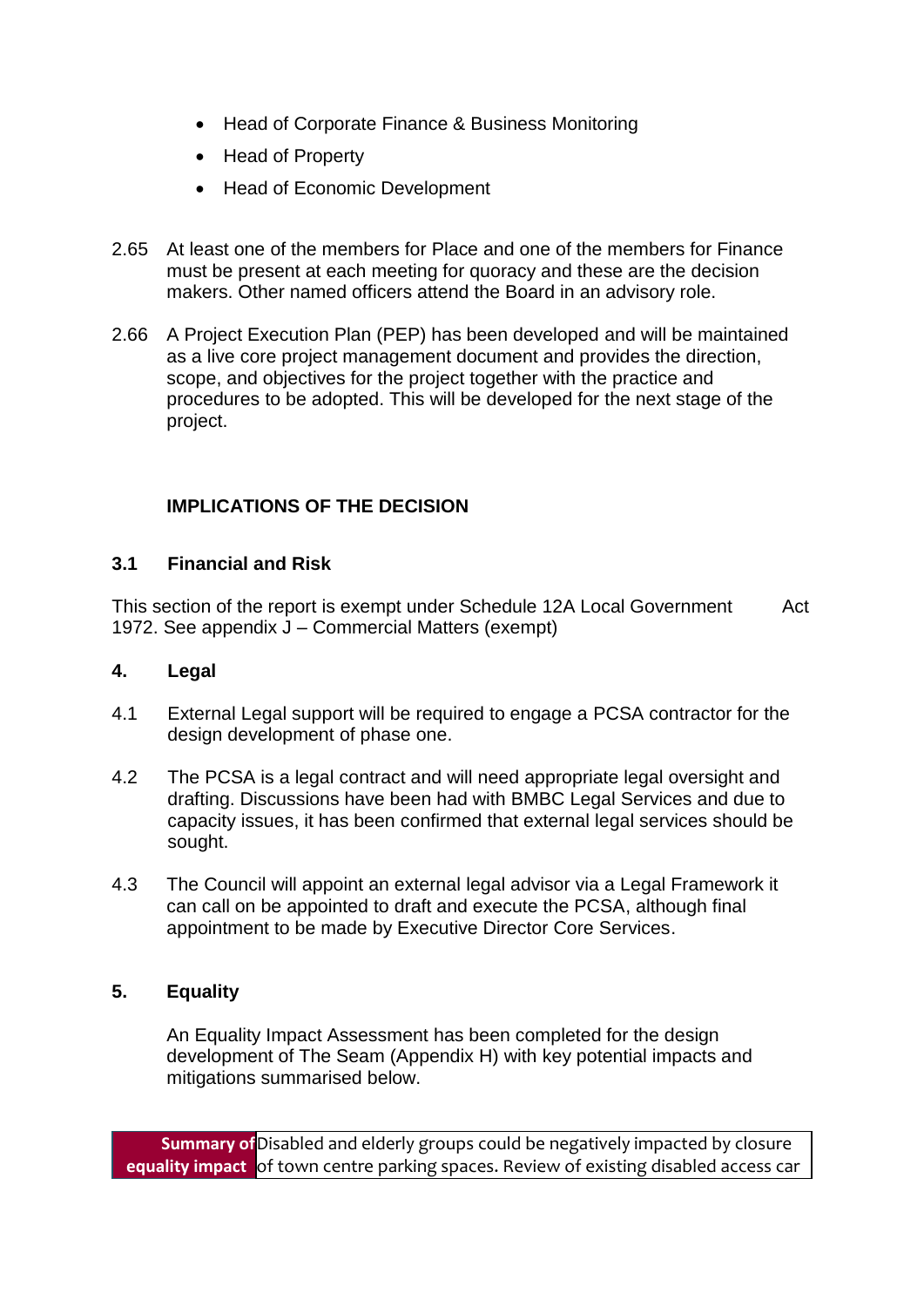| parking provision and review of the Glass Works Public realm design<br>consultation with key equalities groups to inform design<br>development |
|------------------------------------------------------------------------------------------------------------------------------------------------|
|                                                                                                                                                |
| <b>Summary of next</b> Review impact on disabled access car parking provision                                                                  |
| steps Provide summary of consultation on Glass Works Public Realm to                                                                           |
| appointed designers taking the scheme to RIBA 2.                                                                                               |
|                                                                                                                                                |
|                                                                                                                                                |
|                                                                                                                                                |

### **6 Sustainability**

- 6.1 A sustainability strategy has been developed to support the design, construction and operation of the Seam Phase one development. There is an ambition that the project reflects a progressive and ambitious approach to sustainability. This strategy has been developed following a series of workshops and industry research. It will remain a live document that will be updated as design develops, and in line with future policy.
- 6.2 The Campus aim is to lead by example through a development that supports the 2045 "Zero45" net zero carbon target for the Borough of Barnsley. As design develops consideration will be given to contributions to the local community, wellbeing, reduced carbon emissions, and the restoration and enhancement of the natural environment.
- 6.3 Additional performance indicators and/or targets will be introduced and existing targets refined as the project develops over the design stages.
- 6.4 There are plans to bring in a BREEAM assessor at RIBA 3 to advise on design development and meet the BREEAM Very Good requirement of the Active Travel Hub.

## **7. Employees**

7.1 It is critical that the delivery of this programme is adequately resourced from a commissioning, implementation and monitoring perspective. Dedicated project management resource will be allocated to the project from within the Economic Development team and funding is contained within this approval for project management resource.

#### **8 Communications**

8.1 A communication and marketing strategy is being developed by BMBC and the PMDT linked to key project milestones and feedback from the public consultation, will ensure communication focuses around key messages and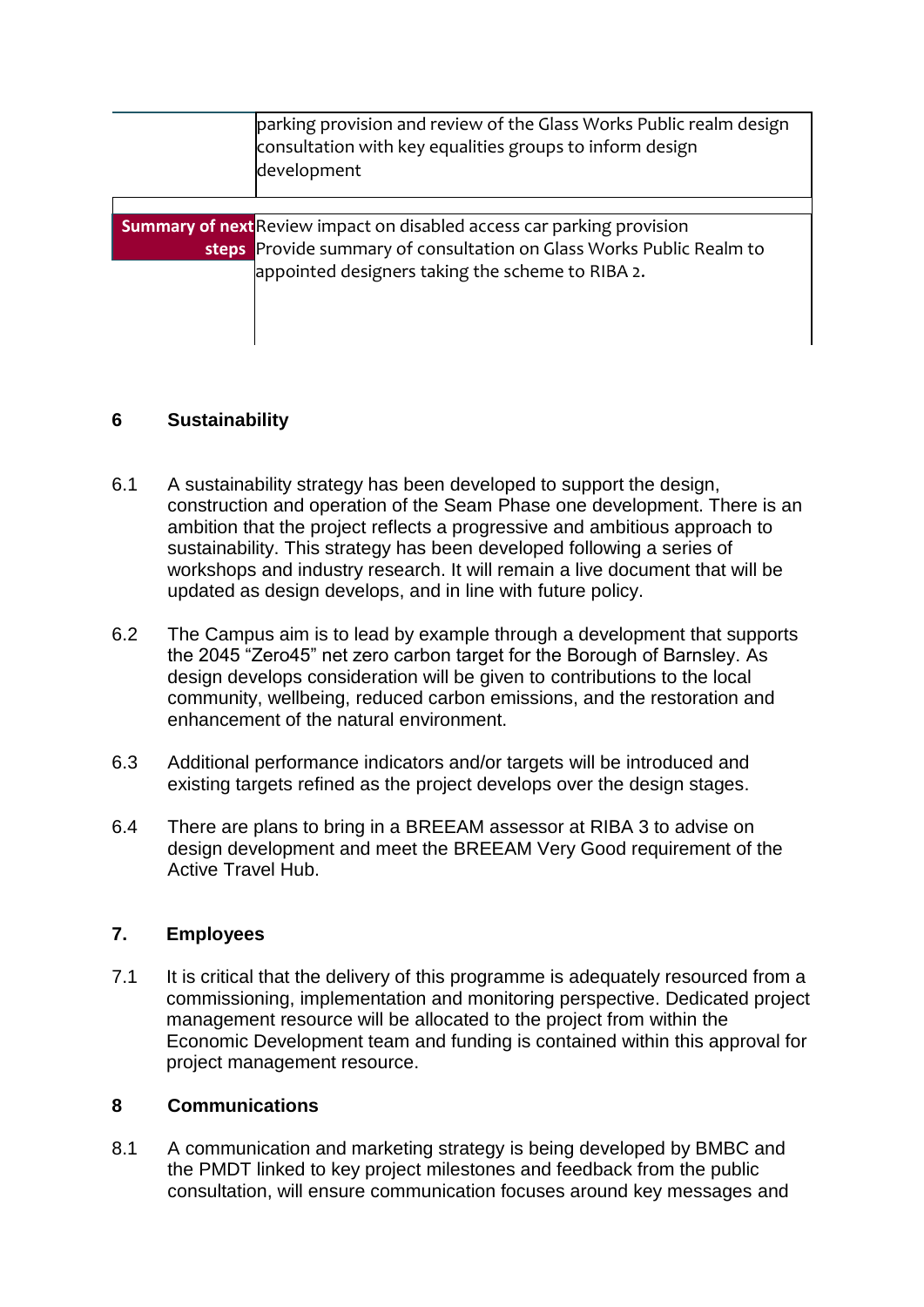questions that the public have asked.

### **9. CONSULTATION**

- 9.1 Two public consultation exercises on the proposals for Phase one of The Seam have been undertaken, to draw out key concerns and engage with the community and stakeholders. This is in addition to internal BMBC consultations through design workshops and Local Plan consultation on this site.
- 9.2 The first consultation undertaken 14<sup>th</sup>-23<sup>rd</sup> January focused on the Active Travel Hub (ATH) proposals, with 129 complete and partial responses. This was primarily aimed at cyclists and current users of the ATH and disseminated accordingly.
- 9.3 The second was the general, public consultation on plans for Phase one of The Seam, encompassing questions on all the key elements and principles for the site and gathering data on current and potential usage. The public consultation was undertaken  $1<sup>st</sup> - 28<sup>th</sup>$  February 2022. An interim analysis of the data has taken place (due to this report concluding before the close of the consultation), with 501 complete and partial responses as of  $13<sup>th</sup>$  February 2022. Responses before this date were incentivized with a prize draw and online sessions for Q&A.
- 9.4 The Seam Phase one consultation was an online survey (with all questions optional). Paper copies were made available in the Library @ Lightbox and in the Markets, with a contact email address for further support. Digital and paper posters went out throughout the borough to all Council libraries and museums where possible, as well as to the DMC, the College, the Civic and Alhambra. Flyers were posted to residents living closest to the site. In addition, the survey was circulated via internal and external networks to reach across the borough and different interest groups, and it was widely shared on social media including through BMBC's primary pages. Four online sessions were available for members of the public to hear more and ask questions. Finally, a briefing was held for members of the Central Area ward.

#### 9.5 **Summary of ATH consultation headlines**

When asked "On a scale of 1 (low) to 5 (high), how good do you think a new, larger Active Travel Hub would be good for Barnsley?", 86.1% chose a 4 or a 5. This suggests very strong support for a new ATH in the cycling community.

9.6 A wealth of further data was gathered and summarised in appendix I; it is particularly worth noting that 63% of respondents were interested in more provision of bikes for hire. When asked what would encourage greater ATH usage, the top two responses were a café onsite and a better location & visibility for the ATH, both met through The Seam proposals.

#### 9.7 **Summary of The Seam Phase One consultation headlines**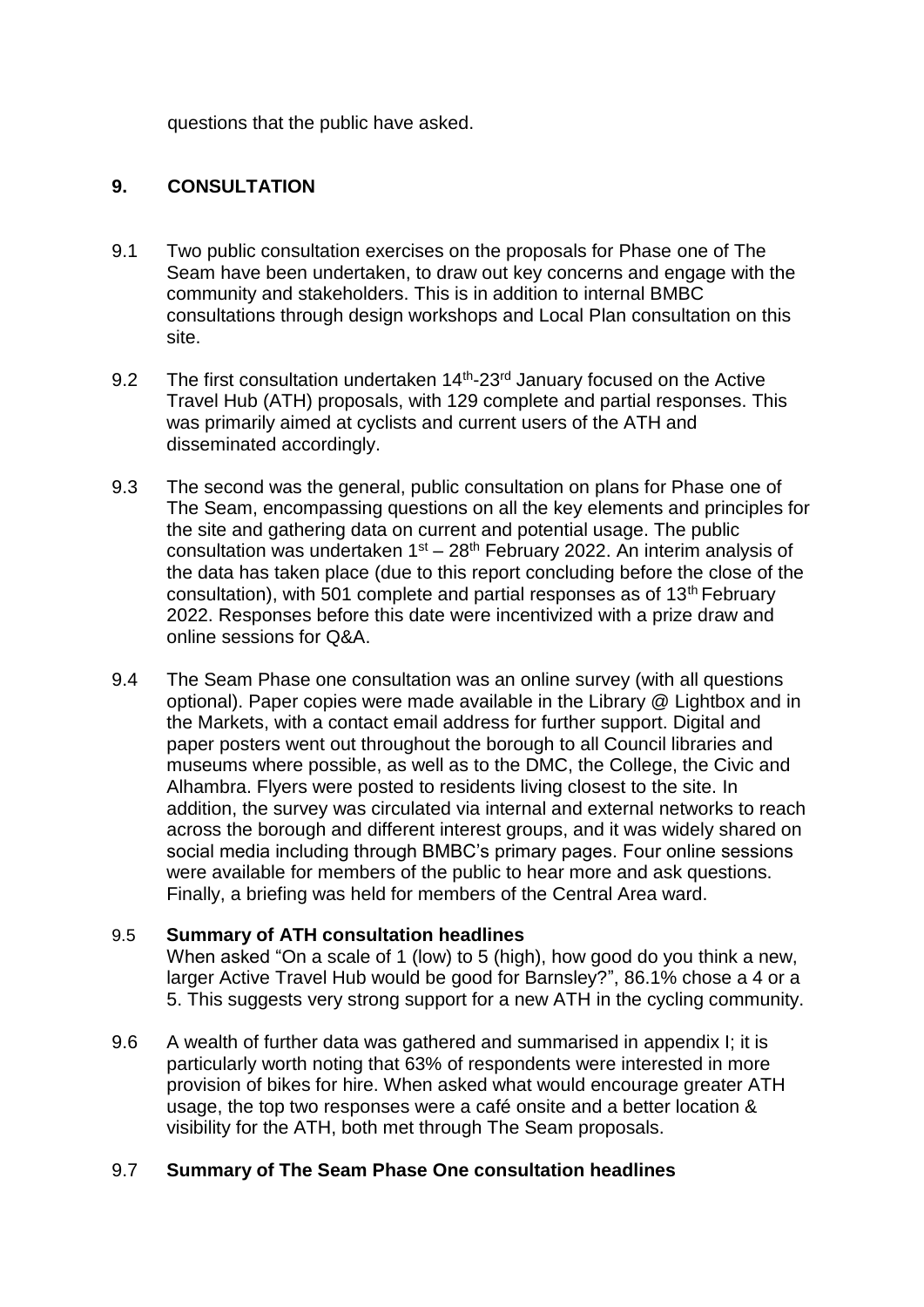A wide range of data was gathered on Phase One, summarised in the Consultation Appendix. Crucially, data was gathered on support for key elements & principles on the site as follows. For some elements, respondents were invited to rate how good or important the proposal was, on a scale of 1 (low) to 5 (high).

- 9.8 Support for key elements:
	- Green space: YES 76.9% love or like
	- Walkway, ramp & steps: YES 75.9% love or like
	- Active Travel Hub: SOME  $-$  49.6% rate 4 or 5. Rises to 73.5% including 3, 4 or 5. *Note: only 5% of respondents cycle into town.*
	- MSCP: YES 57.5% support, 24.7% undecided
	- Housing: YES 67.3% support
- 9.9 Support for key principles:
	- Sustainability: YES  $-76.2\%$  rate 4 or 5. Rises to 91.1% including 3, 4 or 5
	- Pioneering new tech: YES (57.1%), but many Need More Information (37.1%)
	- Car-free housing: SOME 51.8% support, but 22.7% against
	- Reducing cars on site/pedestrian priority: SOME 48.2% rate 4 or 5. Rises to 71.6% including 3, 4 or 5
	- Public art: YES 70.3% support
- 9.10 Key concerns emerging:
	- Parking: Loss of parking; Worries regarding provision; Questioning building a new car park; Security, location & construction.
	- Anti-Social Behaviour & Safety: Significant ASB concerns for new public space; Safety & lighting for new walkway.
	- New housing: Questioning need; Questioning location (close to work & public spaces); "Right" tenants; Parking concerns; Safety concerns.
	- Disability: Car park distance from town; Whether walkway will be suitable; Car free housing not realistic if disabled.
	- Car free: Continued perceived need for cars; Poor public transport; Houses standing empty; Excludes certain buyers/occupants.
	- Other: Public art is good but shouldn't be prioritised; Demand for real grass; Upkeep of green & public spaces.
- 9.11 After the closure of the public consultation on  $28<sup>th</sup>$  February, results will be fed back to the design team to inform RIBA 2 + design work. BMBC Comms officers will consider key concerns and, where possible, address these with future comms around the site. Frequently Asked Questions will be responded to on The Seam website, and a summary of consultation feedback will be shared.

## **10. ALTERNATIVE OPTIONS CONSIDERED**

10.1 Do nothing. There is the option not to progress any of The Seam Campus development any further and retain the exiting surface level car park. This would result in the loss of a significant amounts (£11.3m) of external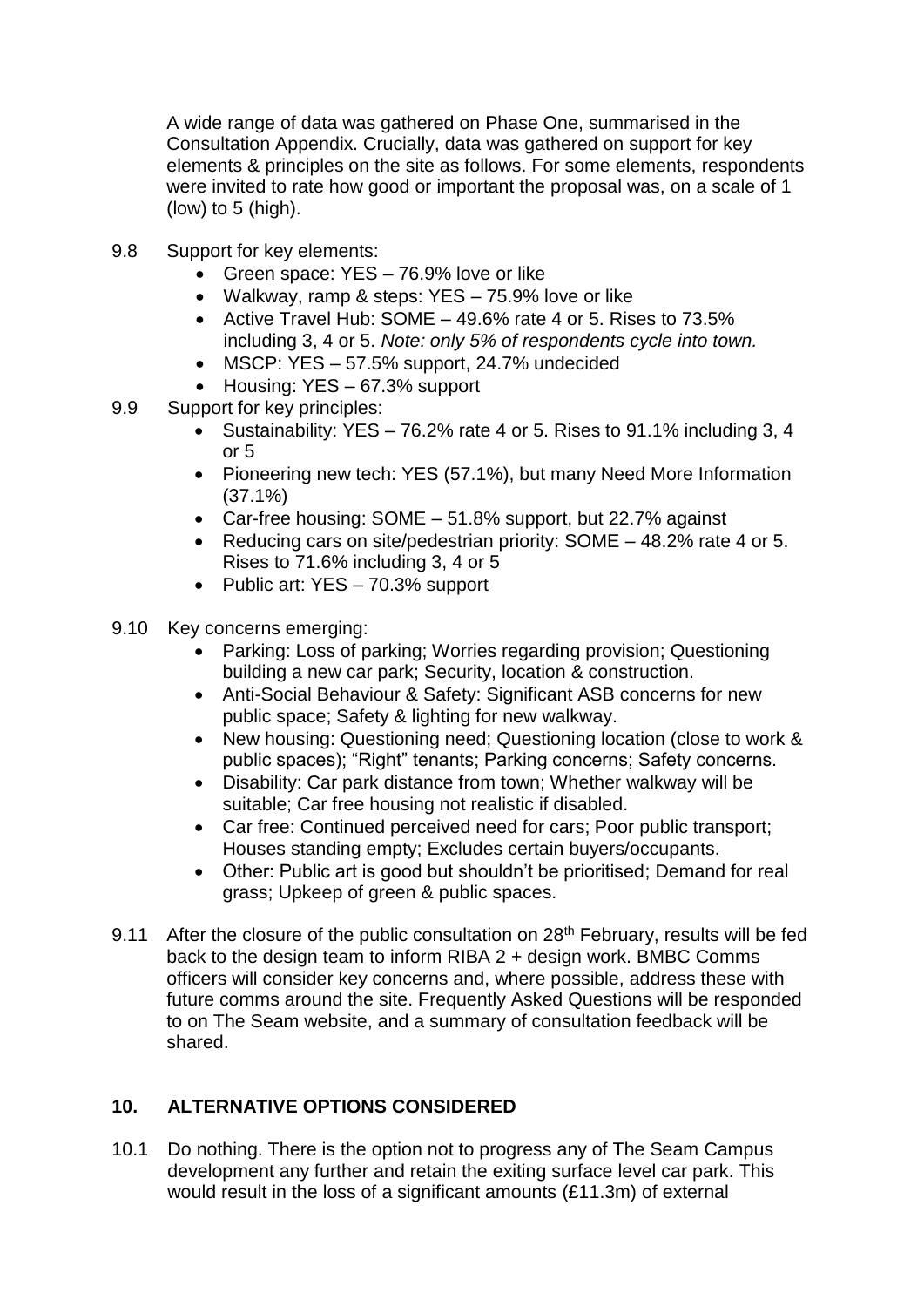investment from the FHSF. The current use as a surface level car park is a hugely inefficient use of a prime town centre location.

### **11. REASONS FOR RECOMMENDATIONS**

11.1 The recommendations set out in this key gateway approval will ensure continued delivery of the Seam development and is a critical decision milestone within the pre-construction development phase necessary to maintain the development programme and ensure compliance with Future High Street Funding delivery criteria.

### **12. GLOSSARY**

ATH – Active Travel Hub BREEAM - Building Research Establishment's Environmental Assessment Method FHSF – Future High Streets Fund GMP – Guaranteed maximum price PCSA – Pre-Construction Services Agreement PEP – Project Execution Plan PMDT – Project Management Design Team RIBA – Royal Institute of British Architects SYMCA – South Yorkshire Mayoral Combined Authority

## **13. LIST OF APPENDICES**

| Appendix A: Financial Implications (Exempt)<br>Appendix B: Site Plan/ BDP Blueprint<br>Appendix C: MSCP RIBA Stage 2 Report<br>Appendix D: Active Travel RIBA Stage 2 Report<br>Appendix E: Landscape and Public Realm RIBA Stage 2 Report |
|--------------------------------------------------------------------------------------------------------------------------------------------------------------------------------------------------------------------------------------------|
| Appendix F: The Seam Procurement Strategy Report                                                                                                                                                                                           |
| Appendix G: The Seam Risk Register (Exempt)<br>Appendix H: The Seam Equality Impact Assessment<br>Appendix I: The Seam Consultation Report                                                                                                 |
| Appendix J: Commercial Matters (Exempt)                                                                                                                                                                                                    |
|                                                                                                                                                                                                                                            |

# **14. BACKGROUND PAPERS**

[Future High Street Funding and Development of The Seam Digital Campus](https://barnsleymbc.moderngov.co.uk/documents/s86157/Future%20High%20Street%20Funding%20and%20Development%20of%20The%20Seam%20Digital%20Campus.pdf)  (Cab.8.9.2021/10)

If you would like to inspect background papers for this report, please email [governance@barnsley.gov.uk](mailto:governance@barnsley.gov.uk) so that appropriate arrangements can be made